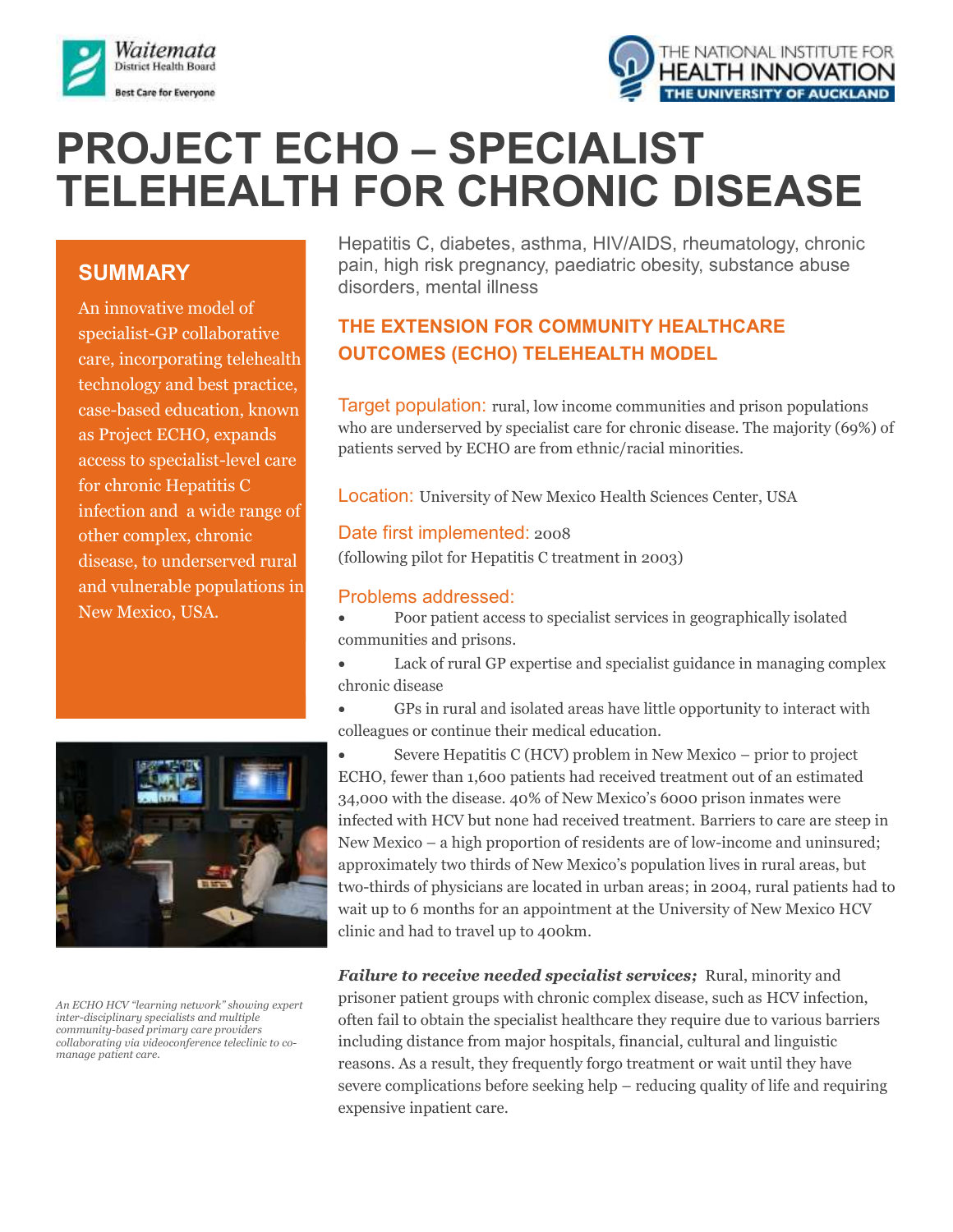Optimal management of Hepatitis C infection requires consultation with multiple specialty areas including gastroenterology, infectious diseases, psychiatry and addiction medicine. Few rural practitioners are confident to deal with treatment side effects, drug toxicities, treatment induced depression and comorbidities, including mental health issues and substance abuse, that are common among patients infected with HCV.

## How it works:

The ECHO model consists of disease-specific 'learning networks' comprising a specialist team from the University of New Mexico Health Sciences Center and collaborative partners in the community. For example, the HCV specialist team consists of a hepatologist, a pharmacist, a psychiatrist and a nurse. The community partner sites include primary care centres, rural hospitals, and prisons. Learning networks meet weekly via videoconference to present, review and discuss cases in two-hour long teleclinics. These 'virtual grand rounds' are led by the University of New Mexico hospital team. The specialist team does not assume care of the patient – in fact they never meet any of the patients – the GPs retain responsibility for patient management, and care is co-managed with the specialists, who provide advice, clinical mentoring and the opportunity to discuss the patient many times during the course of the patient's care. For example, at the HCV teleclinic, case discussions may include clinical evaluations, screening for patient readiness for treatment, and periodic review of cases that are not treatment-ready to ensure appropriate linkage to other services. The rheumatology teleclinic guides GPs to treat rheumatoid arthritis in their communities, and has developed an effective triage system which helps determine when a patient needs to see a specialist. Most teleclinics require the community site team to complete and send a standard intake form to the project team at least 24 hours before the videoconference. These forms need not identify the patient, but include basic demographic information, current meds, relevant past medical history, lab results, pathology reports and radiological imaging. An agenda for case presentations is then emailed to participants in advance.

Primary care providers are equipped with web-based disease management tools to facilitate patient consults. As their knowledge and self-efficacy grows, GPs operate with increasing independence while the specialists gradually shift to a smaller consultative role to ensure patient safety and support GPs' confidence on an ongoing basis. Through this guided practice model, patients with chronic complex illnesses, such as Hepatitis C, are able to be treated in their home communities. A secure, centralized database monitors patient outcomes.

When a new partner site (a rural primary care practice or prison site, for example) joins the network, ECHO staff members conduct a one or two day, in-person orientation in Albuquerque. Primary care providers may include GPs, nurses, and physicians assistants. The orientation explains the hepatitis C treatment protocol, as well as the case-based presentation format of the telemedicine clinics, and the communications technology involved.

The teleclinics provide learning opportunities for primary care providers in 3 ways:

- 1. Case-based, iterative, 'learning by doing'- community providers learn the cost and benefits of best practice care first hand through seeing the impact on their patients, in a supported environment where patient care is comanaged by specialists.
- 2. GPs on the network who face similar challenges 'learning from each other' through their social interaction and shared decision-making in case management. They come to rely on each other for expertise and support and develop a community of practice.
- 3. Short didactic presentations are given by ECHO specialists during teleclinics 'learning from specialists'.

Participating providers can earn continuing education credits at no cost, as well as certification in treating diseases such as hepatitis C.

Project ECHO also trains community health workers to assist with appropriate patient groups – such as helping diabetic patients to make behaviour changes, or helping patients manage their substance abuse disorders. In prisons, ECHO trains inmates in this role as peer educators.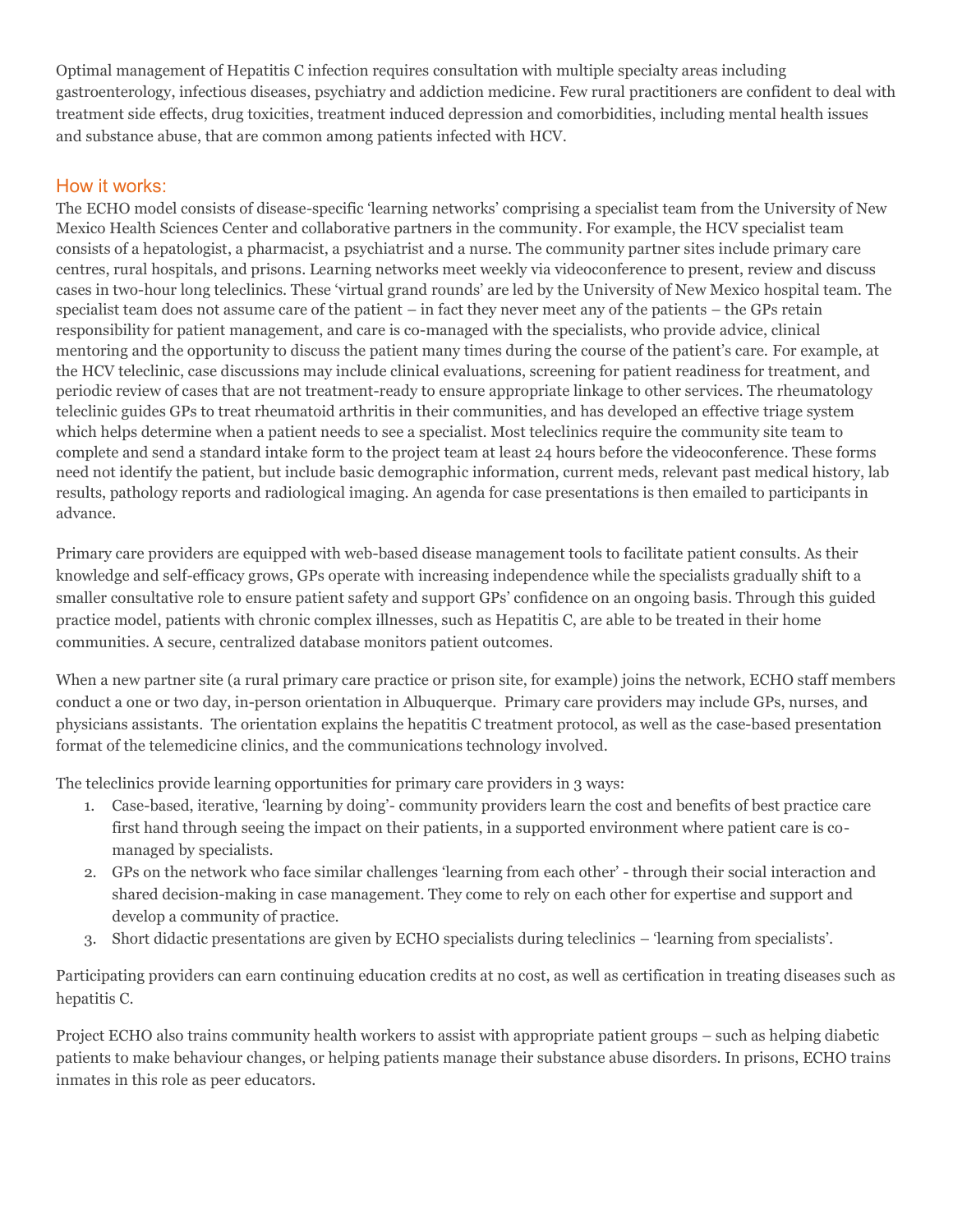*"We are even training prison inmates to be peer educators on substance abuse and on infectious diseases such as HIV, hepatitis C and sexually transmitted diseases." – Sanjeev Arora* 

#### How effective is it?

A prospective cohort study published in 2011 (2) demonstrated that treatment for HCV infection via the ECHO telehealth model was as safe and effective as treatment provided at the dedicated HCV clinic of the University of New Mexico hospital. All patients studied received standard treatment for HCV between September 2004 and August 2008, according to the ECHO clinical protocol. Sustained virologic response, defined as an undetectable HCV RNA level 24 weeks after the end of treatment, was achieved in 58.2% of ECHO site patients (152 out of 261) and 57.5% of hospital clinic patients (84 out of 146 patients). There was no statistically significant difference in the cure rates at the university clinic and the ECHO community sites, which were also similar to the rates reported in licensing trials of peginterferon and ribavirin for the treatment of HCV. In addition, the ECHO sites showed a lower serious adverse event rate than at the university hospital (6.9% vs. 13.7%). **Evidence base rating:** moderate (limited size of study – 407 patients only).

Survey results published in 2010 show a statistically significant improvement in primary care providers' professional satisfaction, self-reported knowledge, and self-efficacy after participating in the ECHO HCV teleclinics for 12 months or more. Clinicians reported a moderate-to-major benefit from participation.

In 2007, Project ECHO was selected out of 300 entries from 27 countries as the winner of the Changemakers Award, which is given by the Robert Wood Johnson and Ashoka Foundations in recognition of programs that are changing the paradigm of how medicine is practiced.

#### Scale of implementation:

Due to the success of the HCV treatment pilot, since 2008, Project ECHO has now expanded to include over 132 distinct specialty clinics, including; asthma and pulmonary disease; child, adolescent, and family psychiatry; chronic pain and headache; diabetes/cardiovascular risk reduction; high-risk pregnancy; HIV/AIDS; integrated addictions and psychiatry, medical ethics; occupational medicine; paediatric obesity; psychotherapy; rheumatology; palliative care; dementia care; and complex care. As of June 2011, over 1000 teleclinics had taken place, during which more than 10,000 patient consultations were provided by University of New Mexico specialists to the 298 community provider teams throughout the state. More than 20,000 hours of continuing education units (medical and nursing) have been issued to community-based primary care providers at no cost to them. ECHO Project staff have provided over 500 hours of training at rural sites, including the training of 75 community health workers for diabetes care, 20 for substance abuse management, and 136 prison peer educators, who provided education to more than 1600 inmates.

In June 2013, a plan for a new ECHO Institute, located at the University of New Mexico Health Sciences Center, was announced. Its focus is to spread the ECHO model across the U.S. and globally, and has signed an agreement with the Department of Defense to create a global chronic pain management program for the armed forces. Dr Sanjeev Arora, the liver disease specialist who created the ECHO model will lead the ECHO Institute.

## **BENEFITS OF THE ECHO TELECLINIC MODEL**

An inexpensive way to rapidly increase the provision of specialist care for complex, chronic illness in the community by leveraging scarce healthcare resources – instead of traditional 'one-to-one' telemedicine linking a specialist to a single patient, the 'multiplier effect' of a single specialist ECHO team partnering with numerous GPs can provide specialist-level treatment for thousands of patients.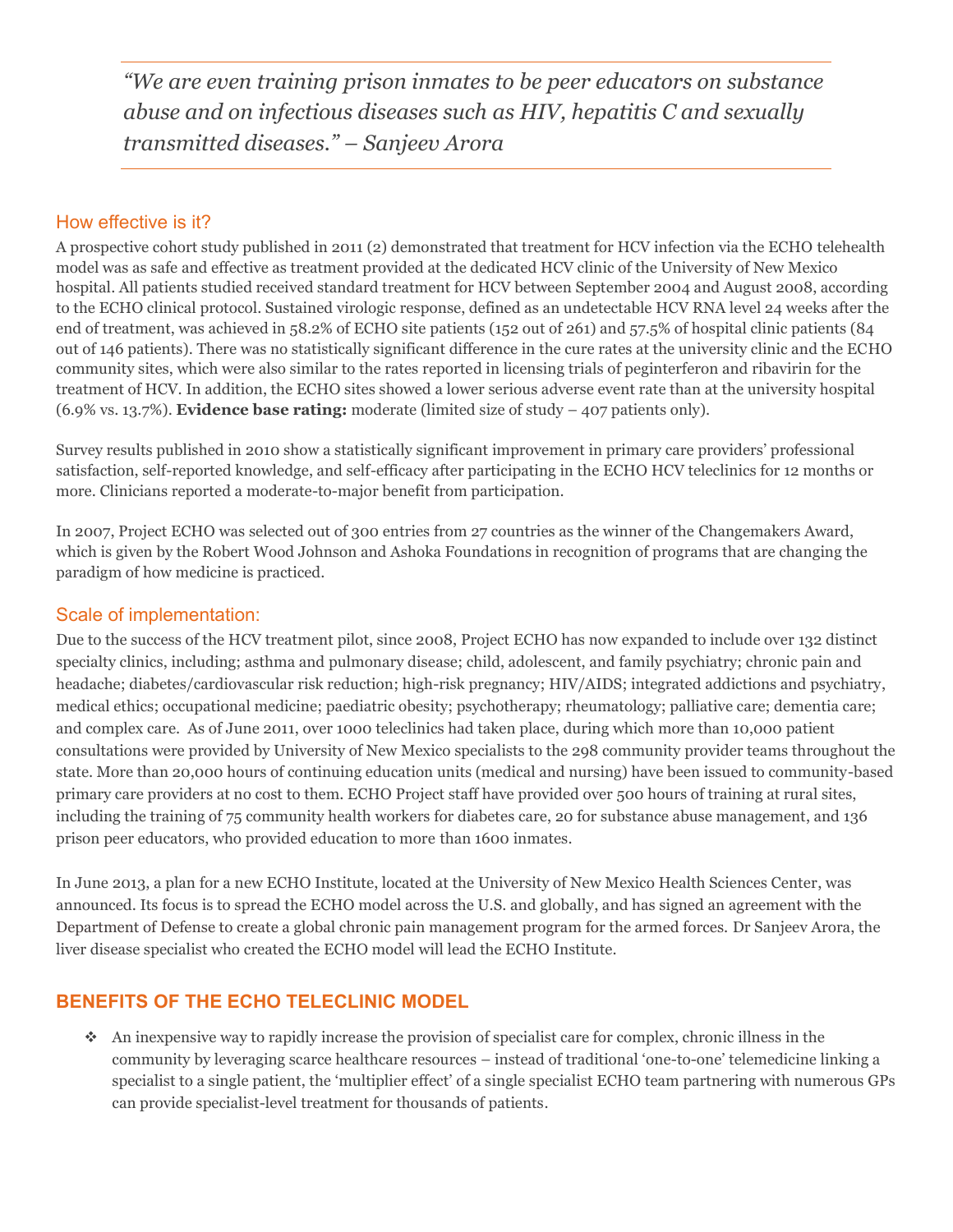- A way of deploying new and best practice protocols almost immediately throughout a community. Useful also in public health emergencies eg, during the 2009 H1N1 outbreak, the ECHO asthma team convened teleclinics for community hospitals on best practice ventilator practices and treatment regimes.
- Patients in rural communities and prisons are provided with high quality, specialty-level care where this was previously unavailable.
- $\bullet$  Care remains with the local primary care centre, which is often the most culturally appropriate and accessible site for relatively low-income, minority patient groups. Community providers are best placed to establish and build on long-term care relationships with patients, provide tailored patient education and coordinate care, increasing the chances of treatment compliance and close follow-up.
- Reduced professional isolation; isolated/rural GPs are connected to colleagues and receive continuing education, support and motivation - factors which increase job satisfaction and workforce retention in rural areas where it is often difficult to keep clinicians.
- Improved local expertise; GPs develop knowledge and self-efficacy on a variety of diseases not usually considered within their scope of practice. Community providers become progressively more independent over time while remaining well-informed about best evidence, protocol changes and the latest research findings through the clinics and their didactic sessions. Variations in care are reduced.
- $\bullet$  A strength of the model is how readily it is embraced by clinicians, facilitating successful implementation. Dr Sanjeev Arora, developer and director of Project ECHO, reports one of the most surprising findings of ECHO has been "how eager academic specialty physicians and primary care providers in remote areas are to work with each other"(1). Clinical turfism or other professional cultural barriers to implementation were not encountered in the Project ECHO experience.

*"Specialists are keen to share their knowledge, help spread best practices, and work collaboratively in managing patients with chronic diseases. This has been immensely gratifying." – S. Arora* 

#### **OTHER EXAMPLES**

While ECHO was developed and piloted in New Mexico where the primary barriers to care are socioeconomic and geographic, it is now being replicated at partner sites including the University of South Florida, the University of Utah, Beth Israel Deaconess Medical Center (Boston, MA) and the Institute of Liver and Biliary Sciences (New Delhi, India). In India, a program modelled on ECHO is training paediatricians on the early detection of autism and educating schoolteachers in best practice menegement of autistic children. A second program at the Maulana Azad Medical College in Delhi aims to improve access to HIV/AIDS treatment.

In 2009, ECHO was successfully extended to the Pacific Northwest of the US, where specialists at the University of Washington now run teleclinics in HCV, chronic pain, psychiatry, HIV/AIDS, and dermatology for populations in Washington, Wyoming, Alaska, Montana and Idaho.

In 2011, the University of Chicago was the first to implement the ECHO model in an urban setting. Teleclinics are used to train South Side (underserved, low socioeconomic neighbourhoods) primary care providers in treating hypertension, attention deficit hyperactivity disorder, and in managing care for breast cancer survivors.

In July 2012, The Department of Veterans Affairs (VA), which operates the largest integrated health care system in the USA, launched the first nationwide implementation of Project ECHO; the Specialty Care Access Network-Extension for Community Healthcare Outcomes (SCAN-ECHO). The original Project ECHO model has been adapted for use across a range of chronic conditions and is being piloted from eleven VA SCAN-ECHO centres, prior to system-wide expansion.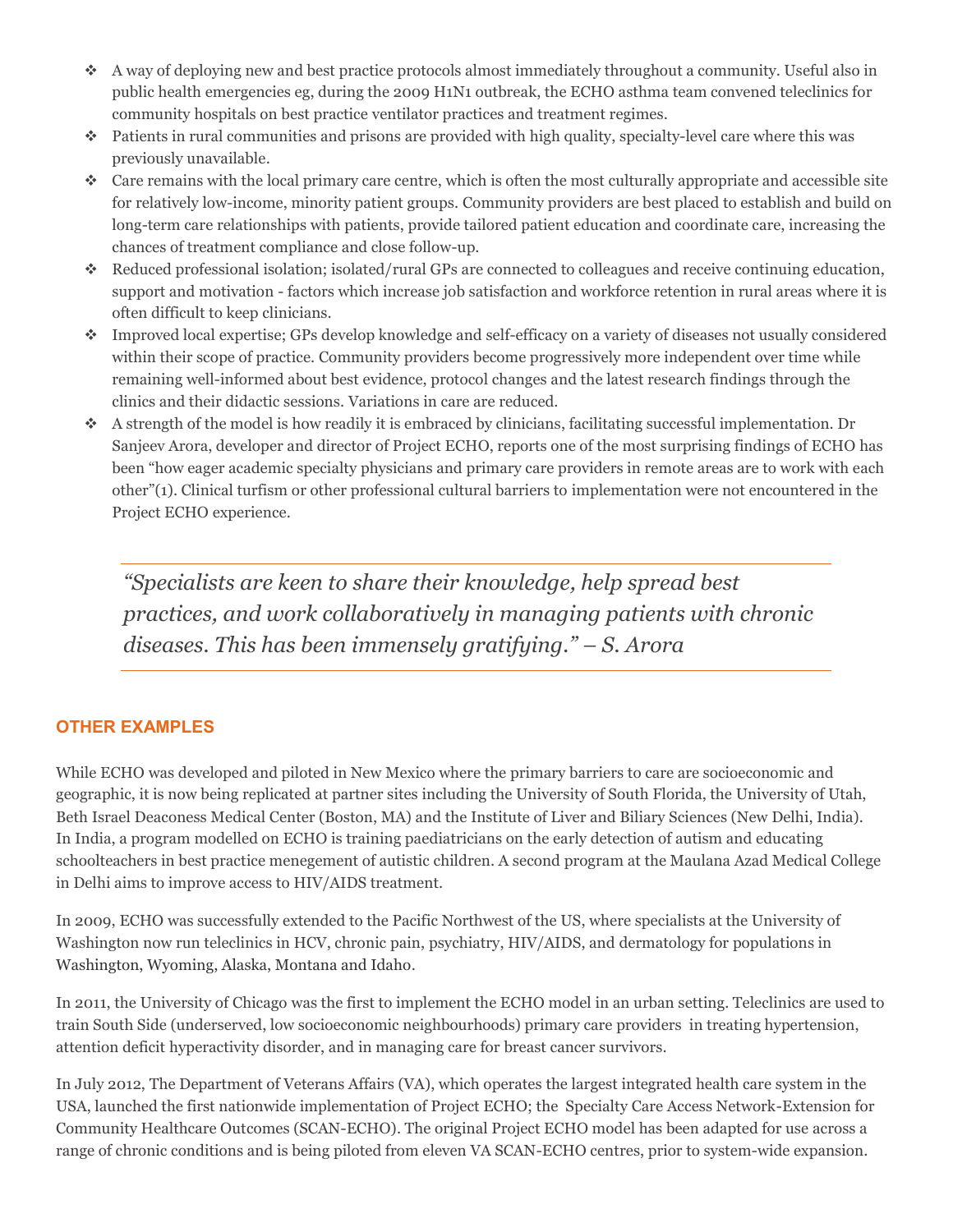## **IMPLEMENTATION TIPS**

| Potential barriers to implementation                                                                                                                                                                                                                                                                                                                                                     | <b>Mitigating steps</b>                                                                                                                                                                                                                                                                                                                                                                                            |
|------------------------------------------------------------------------------------------------------------------------------------------------------------------------------------------------------------------------------------------------------------------------------------------------------------------------------------------------------------------------------------------|--------------------------------------------------------------------------------------------------------------------------------------------------------------------------------------------------------------------------------------------------------------------------------------------------------------------------------------------------------------------------------------------------------------------|
| Difficulty recruiting willing GPs onto the program -<br>given the opportunity cost of time taken out of a busy<br>workday on a regular (usually weekly) basis. Some GPs<br>may not feel they have the time or capacity to participate<br>in the program or to expand their scopes of practice.                                                                                           | Offer incentives eg, CME points.<br>Schedule teleclincs at lunchtimes, or early, before<br>opening hours, and limit length (this may depend on the<br>type of clinic - number of cases discussed at the<br>University of Washington teleclinics ranged from 2-3 per<br>hour for chronic pain, HIV, addiction and psychiatric<br>problems, to up to 15 cases per hour for HCV).                                     |
| Reluctance of primary care providers to present cases -<br>in the Washington experience, some participants felt<br>intimidated by the number of experts attending; some<br>GPs were too busy to prepare the case intake forms in<br>advance of the teleclinic; and some felt there were simply<br>too many expert opinions offered, some of which were<br>contradictory.                 | Specialist(s) visits primary care sites and encourages<br>clinicians to present cases to establish trust and open<br>dialogue.<br>Reduce the number of specialists on a learning network<br>(no double ups).<br>Continually seek feedback and work to make the case<br>intake forms and discussions more concise, and ensure<br>concrete recommendations are given to the GP before<br>moving on to the next case. |
| Difficulty finding an appropriate location for<br>videoconferencing equipment in primary care practices –<br>in the Washington pilot, most sites installed the<br>equipment in conference rooms or common areas such as<br>kitchens. But it needs to be somewhere quiet, private (to<br>allow confidential patient information to be discussed),<br>with easy access to patient records. | Best and cheapest option is probably installing software<br>on desktop computers in the GPs' offices, with webcam<br>and microphone.                                                                                                                                                                                                                                                                               |